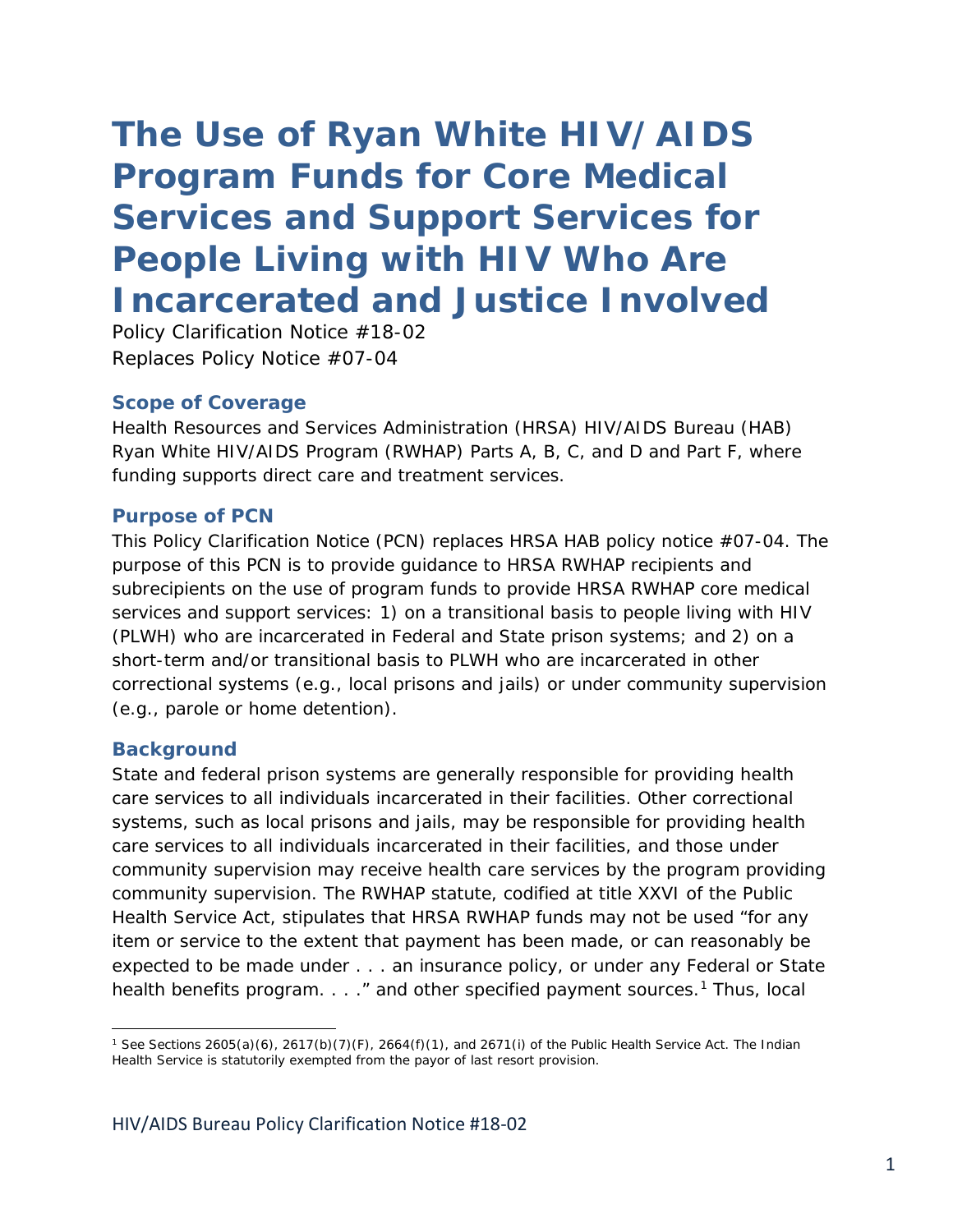payers, such as local jails, are not subject to the payor of last resort provision, and HRSA RWHAP may be the primary payor. All short-term and transitional basis services must be coordinated with the HIV care and treatment services the correctional systems are required to provide – which can vary across correctional systems in a jurisdiction.

### **Definitions**

"Incarceration" refers to the involuntary confinement of an individual in connection with an alleged crime. It includes involuntary confinement, either where a sentence has been determined or where the individual is detained pending adjudication of the case, as well as community supervision, such as parole or home detention.

"Transitional basis" refers to the time-limited provision of appropriate core medical and support services for the purpose of ensuring linkage to and continuity of care for incarcerated PLWH that will be eligible for HRSA RWHAP services upon release, when such release is imminent. HRSA HAB defers to recipients/subrecipients for a determination of the time limitation, generally 180 days or fewer.

"Short-term basis" refers to the time-limited provision of core medical and support services that are not prohibited by the statutory payor of last resort requirements. HRSA HAB defers to recipients/subrecipients for a determination of the time limitation. HRSA HAB recognizes that, in some instances, the time limitation will be commensurate with the duration of incarceration.

### **Guidance on Allowable Uses of Ryan White HIV/AIDS Program Funds**

HRSA RWHAP recipients and subrecipients may provide HRSA RWHAP core medical services and support services to PLWH incarcerated in Federal and State prison systems on a transitional basis only. The nature of these services must be defined by HRSA RWHAP recipients and subrecipients in collaboration with the Federal or State prison system. Additionally, HRSA RWHAP recipients' and subrecipients' definitions of transitional services must be based on the HIV-related needs and anticipated release date of the incarcerated person.

HRSA RWHAP recipients and subrecipients may also provide HRSA RWHAP core medical services and support services to PLWH incarcerated in other correctional systems including those under community supervision on a short-term and/or transitional basis. The nature of these services must be defined by HRSA RWHAP recipients and subrecipients in collaboration with the correctional institution to ensure there is no duplication of services. If RWHAP core medical services and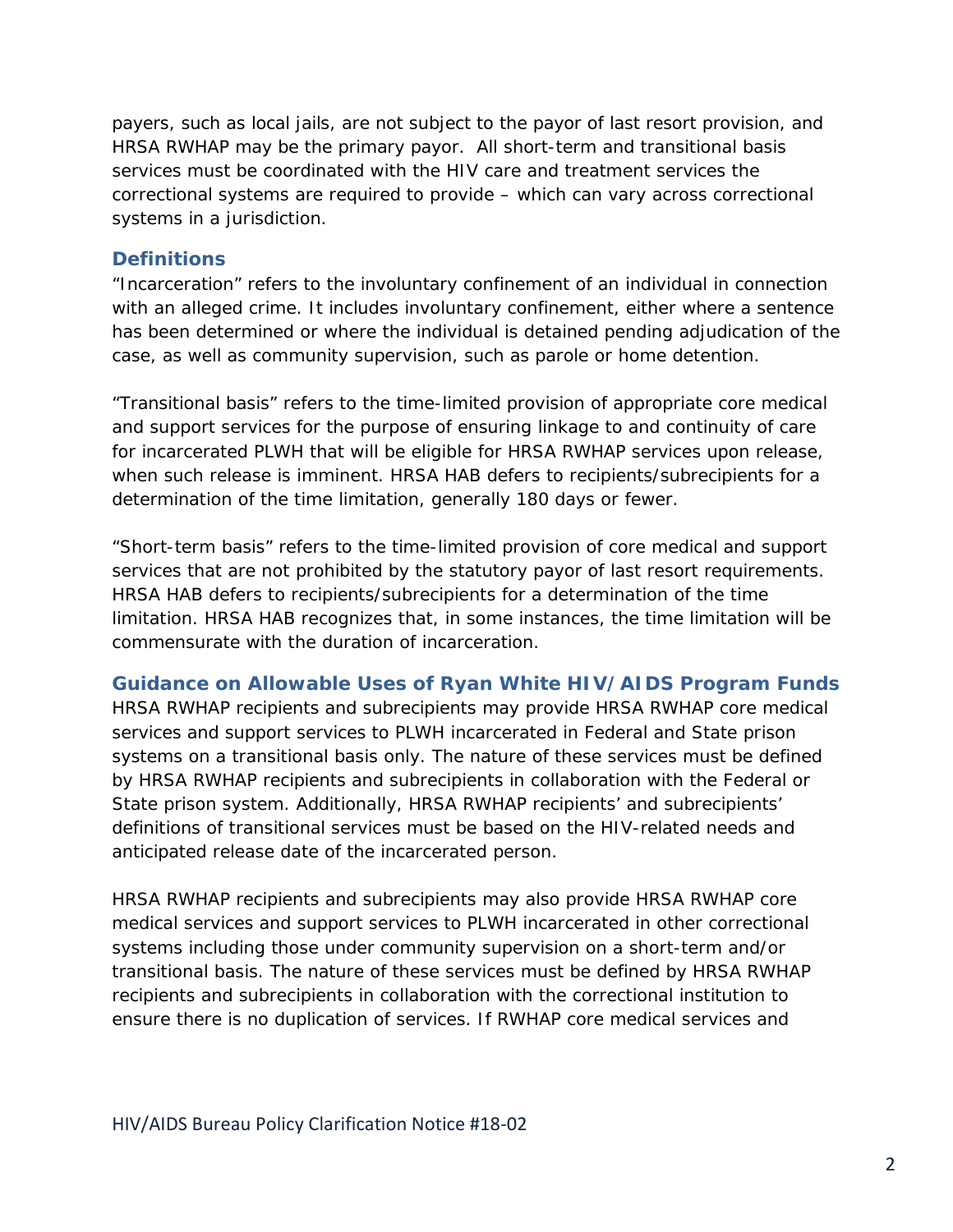support services are provided on a short-term basis, HRSA HAB recommends that recipients and subrecipients also provide services on a transitional basis.

HRSA RWHAP funds are intended to support only the HIV-related needs of eligible individuals. To be an HRSA RWHAP allowable cost, HRSA RWHAP recipients and subrecipients must be able to make an explicit connection between any service supported with HRSA RWHAP funds and the HIV care and treatment of the incarcerated person and must adhere to established HIV clinical practice standards consistent with U.S. Department of Health and Human Services' Clinical Guidelines for the Treatment of HIV.[2](#page-2-0) See HRSA HAB PCN #16-02, *[Ryan White HIV/AIDS](https://hab.hrsa.gov/sites/default/files/hab/program-grants-management/ServiceCategoryPCN_16-02Final.pdf)  [Services: Eligible Individuals and Allowable Use of Funds](https://hab.hrsa.gov/sites/default/files/hab/program-grants-management/ServiceCategoryPCN_16-02Final.pdf)*.

HRSA RWHAP funding may only be used to support PLWH who are incarcerated and expected to be eligible for HRSA RWHAP services upon their release.

## **Unallowable uses**

The HRSA RWHAP generally cannot pay for services for which payment has been made or can reasonably be expected to be made by Federal or State sources. HRSA RWHAP recipients and subrecipients cannot use HRSA RWHAP funds to pay for HRSA RWHAP core medical services and support services provided to PLWH in Federal or State prison systems on a short-term basis, because such services are generally provided by the Federal and State prison systems. Similarly, if Federal and State prison systems provide services that are equivalent to HRSA RWHAP core medical services and support services to PLWH on a transitional basis, the HRSA RWHAP cannot pay for these services.

HRSA RWHAP recipients and subrecipients cannot use HRSA RWHAP funds to pay duplicatively for HRSA RWHAP core medical services and support services provided to PLWH in other correctional systems or subject to community supervision programs, if these services are provided by the other correctional system or community supervision program. HRSA RWHAP funds cannot pay for services for incarcerated persons who retain private, State or Federal health benefits during the period of their incarceration.

## **Additional Expectations**

**Familiarity with Federal and State Prison Systems, Other Correctional Systems, and Community Supervision Programs**: HRSA RWHAP recipients and subrecipients should become familiar with Federal and State prison systems, other correctional systems, and community supervision programs and the established

<span id="page-2-0"></span> <sup>2</sup> <https://aidsinfo.nih.gov/guidelines>